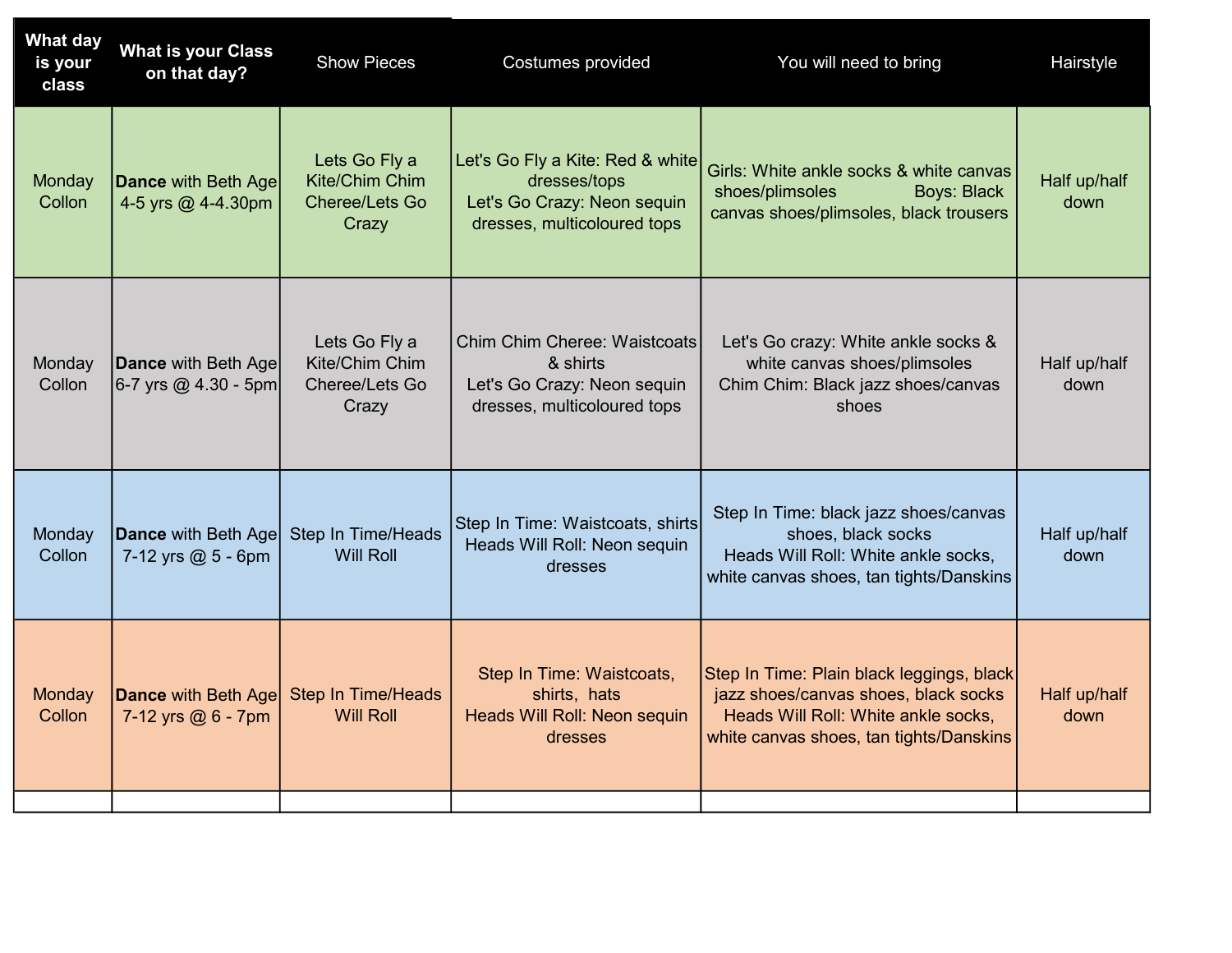| <b>What day</b><br>is your<br>class | <b>What is your Class</b><br>on that day?                          | <b>Show Pieces</b>         | Costumes provided                  | You will need to bring           | Hairstyle         |
|-------------------------------------|--------------------------------------------------------------------|----------------------------|------------------------------------|----------------------------------|-------------------|
| Monday<br>Drogheda                  | <b>Primary Ballet ISTD</b><br>with Federica 3.30 -<br>4.15pm       | <b>Four Seasons Ballet</b> | Tutu                               | Pink ballet tights, ballet shoes | <b>Ballet</b> bun |
| Monday<br>Drogheda                  | <b>Grade 1 Ballet</b><br><b>ISTD with Federica</b><br>$4.15 - 5pm$ | <b>Four Seasons Ballet</b> | Tutu                               | Pink ballet tights, ballet shoes | <b>Ballet bun</b> |
| Monday<br>Drogheda                  | <b>Grade 3 Ballet</b><br><b>ISTD with Federica</b>                 | <b>Four Seasons Ballet</b> | <b>Winter Ballet Costumes</b>      | Pink ballet tights, ballet shoes | <b>Ballet</b> bun |
| Monday<br>Drogheda                  | <b>Grade 4 Ballet ISTD</b><br>with Federica                        | <b>Four Seasons Ballet</b> | <b>Spring Ballet Costumes</b>      | Pink ballet tights, ballet shoes | <b>Ballet bun</b> |
| Monday<br><b>Drogheda</b>           | <b>Pointe/Prepointe</b><br>with Federica                           | <b>Four Seasons Ballet</b> |                                    | Pink ballet tights, ballet shoes | <b>Ballet bun</b> |
| Monday<br><b>Drogheda</b>           | <b>Breakdance with</b><br><b>Chris</b>                             | <b>Bboys Beginner Mix</b>  | <b>Coloured Tshirts, Black Hat</b> | <b>Plain black track bottoms</b> | n/a               |
| Monday<br>Drogheda                  | <b>Breakdance with</b><br><b>Chris</b>                             | <b>Bboys Advanced Mix</b>  | <b>White Tshirt</b>                | <b>Plain black track bottoms</b> | n/a               |
| <b>Monday</b><br><b>Drogheda</b>    | <b>Grade 5 Ballet ISTD</b><br>with Federica                        | <b>Four Seasons Ballet</b> | <b>Summer Ballet Costumes</b>      | Pink tights, pointe shoes        | <b>Ballet bun</b> |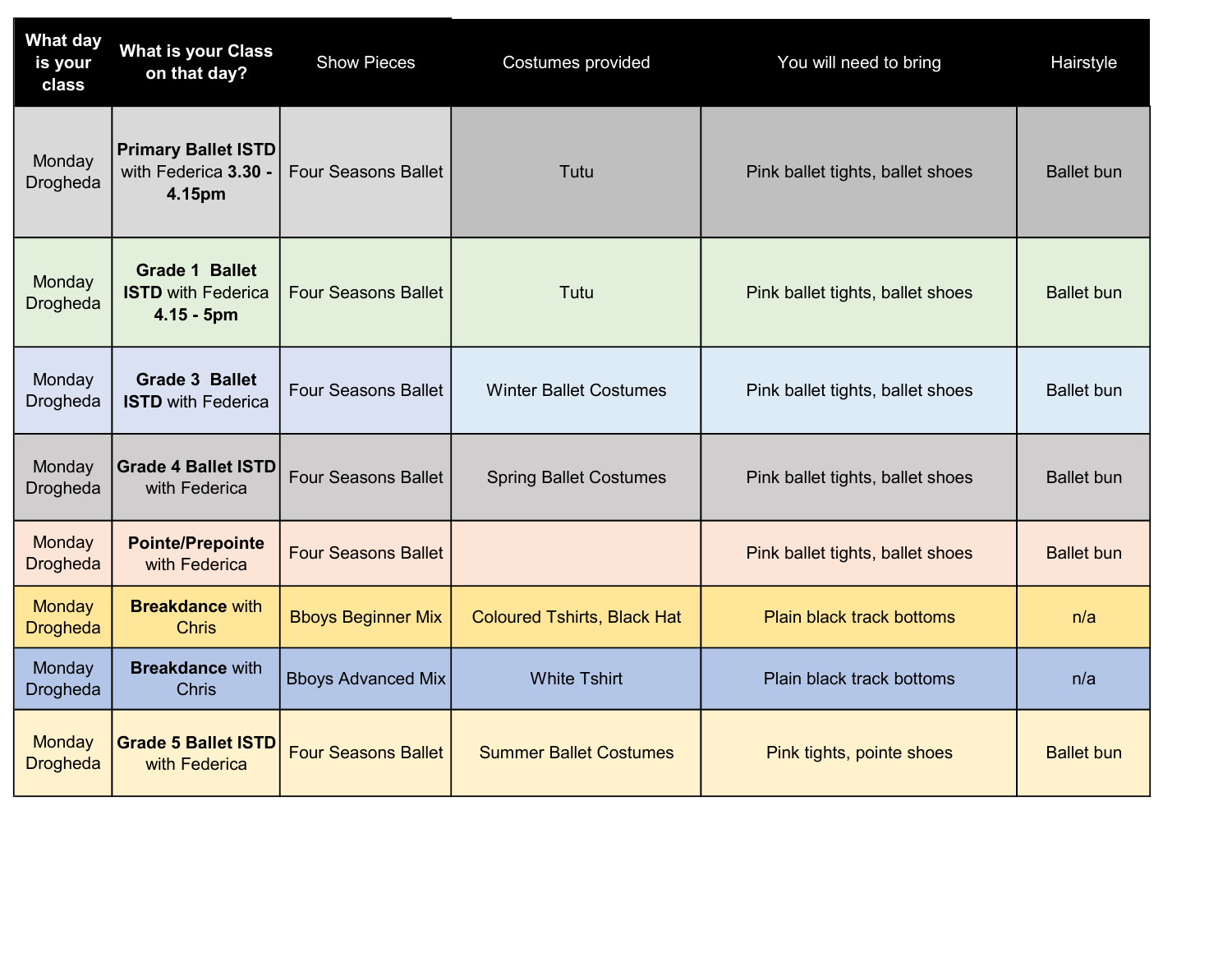| <b>What day</b><br>is your<br>class | <b>What is your Class</b><br>on that day?               | <b>Show Pieces</b>                               | Costumes provided                                                                                           | You will need to bring                                                                         | Hairstyle                       |
|-------------------------------------|---------------------------------------------------------|--------------------------------------------------|-------------------------------------------------------------------------------------------------------------|------------------------------------------------------------------------------------------------|---------------------------------|
| Tuesday<br>Drogheda                 | <b>Dance with Jodie</b><br>Age 4-5 yrs @ 4.30<br>5pm    | Spoonful of<br>Sugar/Sing 2 Mix                  | Spoonful of Sugar: White and<br>red dresses<br>Sing 2 Mix: Neon sequin tutus                                | White ankle socks, white canvas shoes                                                          | Half up/half<br>down            |
| Tuesday<br>Drogheda                 | <b>Dance with Jodie</b><br>Age 11 -15 yrs $@$ 5<br>6 pm | Skyfall/Applause                                 | Skyfall - Blue Lyrical dress.<br>Applause - We will have a<br>selecion of denim & colours to<br>choose from | Skyfall: Tan tights/Danskins, Jazz shoes<br>Applause: Your own denim, as<br>discussed in class | <b>High Pony Tail</b>           |
| Tuesday<br>Drogheda                 | <b>Dance with Jodie</b><br>Age 4-5 yrs @ 6-7<br>pm      | Chandelier/Sky Full<br>of Stars                  | <b>Chandelier: Purple &amp; Pink</b><br>Lyrical Dress Sky Full of Stars:<br>Neon sequin dresses             |                                                                                                | <b>High Pony Tail</b>           |
| <b>Tuesday</b><br><b>Drogheda</b>   | <b>Hip Hop</b> with Karl<br>Age 8-11 yrs @ 6-<br>7pm    | <b>Karl Hip Hop Mix</b>                          | Tie Dye Tshirts/ White track<br>bottoms for boys                                                            | Girls White Leggings - All plain White<br><b>Canvas shoes/Runners</b>                          | Low Pony Tail                   |
| Tuesday<br>Drogheda                 | Hip Hop with Karl<br>Age 12+yrs @ 7-8<br>pm             | <b>Bond Hip Hop</b>                              | Blazer, Shirt, Bowtie                                                                                       | Plain black leggings, plain white runners                                                      | n/a                             |
| Tuesday<br>Drogheda                 | <b>Advanced Tap with</b><br>Tracey @ 7-8pm              | Anything<br>Goes/Ellington/Don't<br>Mean a Thing | <b>Anything Goes: White sailor</b><br>dresses/suit<br>Ellington: Black piano leotard,<br>black skirt        | Danskins/tan tights, tap shoes, white<br>shorts                                                | High ponytail                   |
| Tuesday<br>Drogheda                 | <b>Dance with Jodie</b><br>Age 13+ yrs @ 7-8<br>pm      | Skyfall/Applause                                 | Skyfall - Blue Lyrical dress.<br>Applause - We will have a<br>selecion of denim & colours to<br>choose from | Skyfall: Tan tights/Danskins, Jazz shoes<br>Applause: Your own denim, as<br>discussed in class | to be discussed<br>at rehearsal |
| Tuesday<br>Drogheda                 | <b>Hip Hop</b> with Karl<br>Age 13+yrs @ 8 - 9<br>pm    | <b>Bond Hip Hop</b>                              | Black top - Black track bottoms                                                                             | <b>White Runners</b>                                                                           | n/a                             |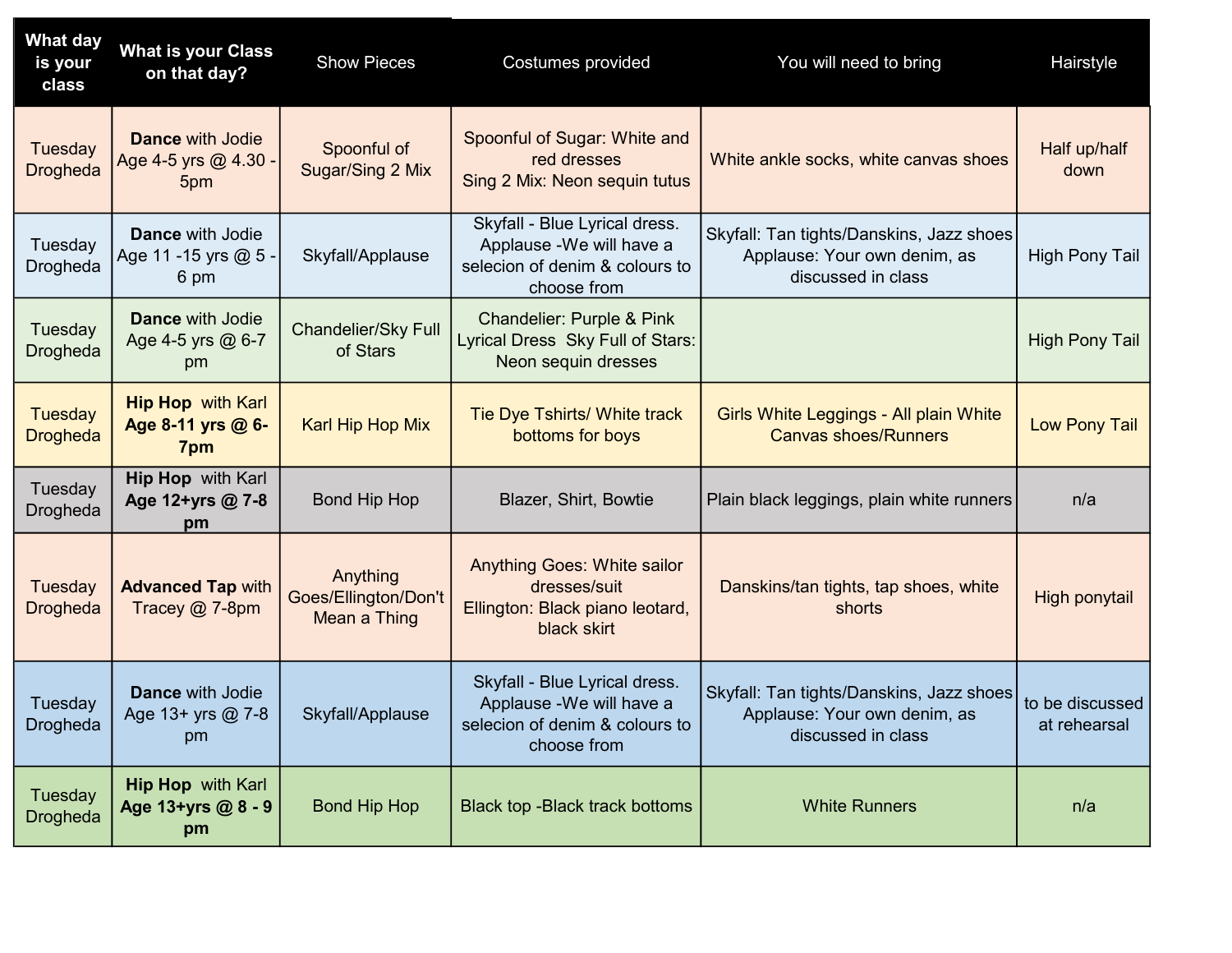| <b>What day</b><br>is your<br>class | <b>What is your Class</b><br>on that day?                         | <b>Show Pieces</b>                                                  | Costumes provided                                                                                    | You will need to bring                                            | Hairstyle                                               |
|-------------------------------------|-------------------------------------------------------------------|---------------------------------------------------------------------|------------------------------------------------------------------------------------------------------|-------------------------------------------------------------------|---------------------------------------------------------|
| Wednesday<br><b>Drogheda</b>        | <b>Acrobatic Dance</b><br>with Nina Age 4-7<br>$yrs @ 4.15 - 5pm$ | Lion King/Warthog<br>Rhapsody                                       | Unitard with tutu                                                                                    | n/a                                                               | Hair in a low bun                                       |
| Wednesday<br><b>Drogheda</b>        | <b>Dance with</b><br>Annaleigh Age 7-10<br>yrs $@$ 5 - 6pm        | <b>Time After Time/It's</b><br>Friday/Beggin' Hip<br>Hop Mix        | <b>Silver Lyrical Dress - Hoodie</b><br>and shorts. Boys: Silver Tshirt                              | Either denim shorts or Black Leggings<br>(to be confirmed)        | High pony tail                                          |
| Wednesday<br>Drogheda               | <b>Acrobatic Dance</b><br>with Nina Age 7-12<br>yrs @ 5-6 pm      | <b>James Bond Acro</b>                                              | <b>Frilled Loetard - Bow tie</b>                                                                     | <b>Black acro shorts</b>                                          | low bun                                                 |
| Wednesday<br><b>Drogheda</b>        | <b>Acrobatic Dance</b><br>with Nina Age 12+<br>yrs @ 6-7 pm       | <b>Goldeneye Acro</b>                                               | <b>Gold dress</b>                                                                                    | Black crop top, black shorts Hair in a low<br>bun                 | Low bun                                                 |
| Wednesday<br><b>Drogheda</b>        | <b>Dance with</b><br>Annaleigh Age 11+<br>yrs $@6-7$ pm pm        | <b>Time After Time/It's</b><br>Friday/Beggin' Hip<br><b>Hop Mix</b> | <b>Silver Lyrical Dress - Hoodie</b><br>and shorts. Boys: Silver Tshirt                              | Either denim shorts or Black Leggings<br>(to be confirmed)        | high pony tail                                          |
|                                     |                                                                   |                                                                     |                                                                                                      |                                                                   |                                                         |
| <b>What day</b><br>is your<br>class | <b>What is your Class</b><br>on that day?                         | <b>Show Pieces</b>                                                  | Costumes provided                                                                                    | You will need to bring                                            | Hairstyle                                               |
| Friday<br><b>Drogheda</b>           | Tap with Beth Age 8-<br>13 yrs @ 6 - 7pm                          | Anything<br>Goes/Ellington                                          | <b>Anything Goes: White sailor</b><br>dresses/suit<br>Ellington: Black piano leotard,<br>black skirt | Danskins/tan tights, tap shoes, white<br>shorts                   | <b>High ponytail</b>                                    |
| Friday<br><b>Drogheda</b>           | <b>Contemporary with</b><br>Beth Age 8-13 yrs $@ $<br>$6 - 7$ pm  | <b>Traitor</b>                                                      | Purple or Green lyrical dresses                                                                      | Convertible/footless Danskins/tan tights,<br>foot thongs optional | <b>Slicked back low</b><br>bun (side or<br>middle part) |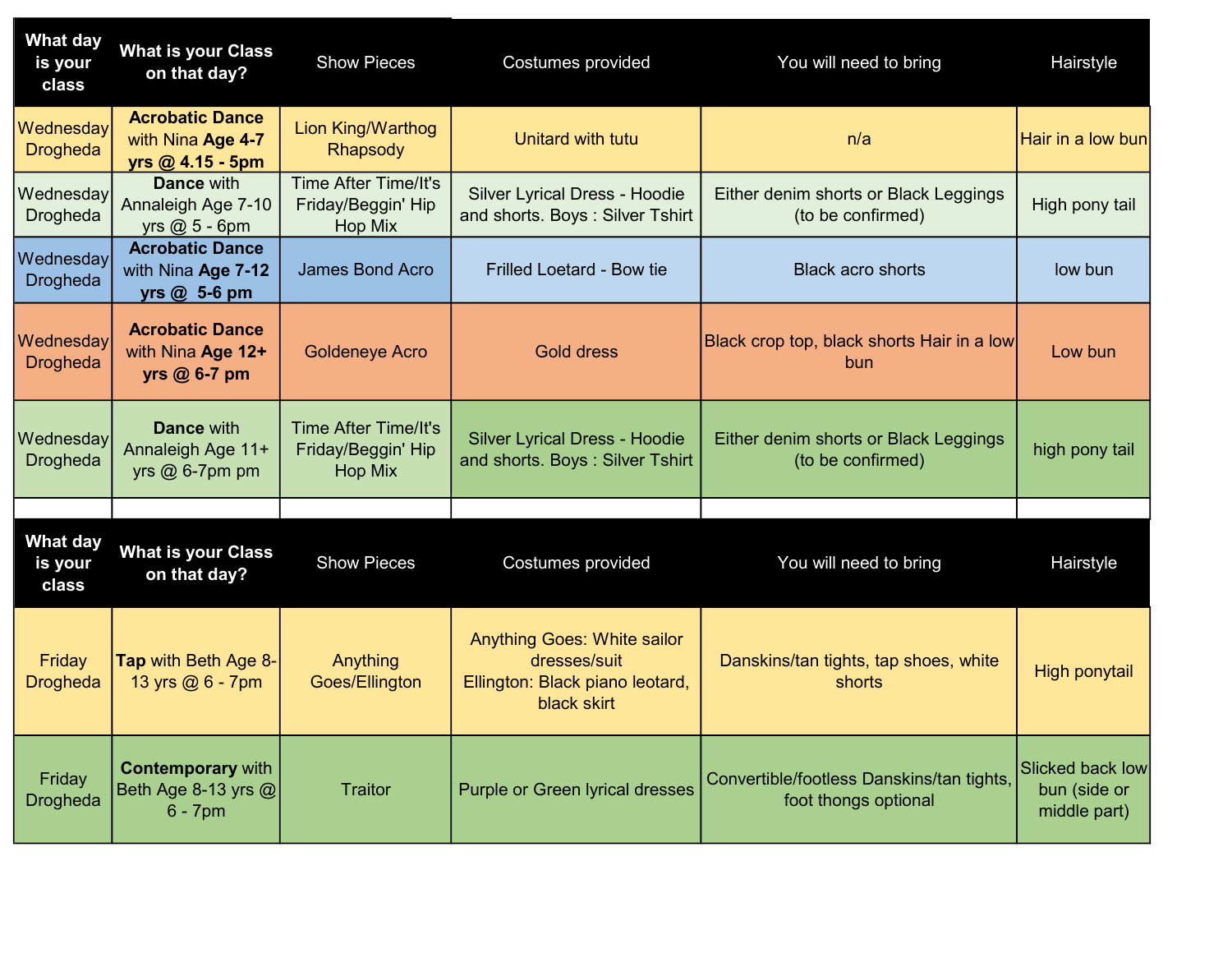| <b>What day</b><br>is your<br>class | <b>What is your Class</b><br>on that day?                                            | <b>Show Pieces</b>                       | Costumes provided                                                                             | You will need to bring                                                                                    | Hairstyle            |
|-------------------------------------|--------------------------------------------------------------------------------------|------------------------------------------|-----------------------------------------------------------------------------------------------|-----------------------------------------------------------------------------------------------------------|----------------------|
| Saturday<br><b>Drogheda</b>         | Tap with Beth Age 4-<br>7 yrs @ 9.45 -<br>10.15am                                    | <b>Anything Goes/Lion</b><br><b>King</b> | <b>Anything Goes: Sailor</b><br>dresses/suit Lion King:<br>Orange animal print<br>dresses/top | White ankle socks, tap shoes<br>Lion<br>King: Girls need black shorts, boys need<br><b>black trousers</b> | Half up/half<br>down |
| Saturday<br>Drogheda                | Hip Hop with Karl<br>Age 4-5 yrs @ 9.45 -<br>10.15am                                 | Hip Hop Mix                              | Sweatshirt, shorts, socks, hat                                                                | Plain White runners/Canvas shoes                                                                          | low Ponytail         |
|                                     |                                                                                      |                                          |                                                                                               |                                                                                                           |                      |
| Saturday<br><b>Drogheda</b>         | <b>Ballet Beginners</b><br>with Michelle/Lauren<br>Age 4-7 yrs @ 9.45 -<br>10.15am   | Spoonful of Sugar                        | Coloured sequin tutus                                                                         | Pink ballet tights, ballet shoes                                                                          | <b>Ballet</b> bun    |
| Saturday<br>Drogheda                | <b>Singing with Sarah</b>                                                            | <b>See Musical Theatre</b>               |                                                                                               | n/a                                                                                                       | n/a                  |
|                                     |                                                                                      |                                          |                                                                                               |                                                                                                           |                      |
| Saturday<br><b>Drogheda</b>         | <b>Ballet Beginners</b><br>with Michelle/Lauren<br>Age 4-7 yrs @ 10.20<br>$-10.50am$ | <b>Lion King</b>                         | Orange sequin lyrical dresses                                                                 | Pink ballet tights, ballet shoes                                                                          | <b>Ballet bun</b>    |
|                                     |                                                                                      |                                          |                                                                                               |                                                                                                           |                      |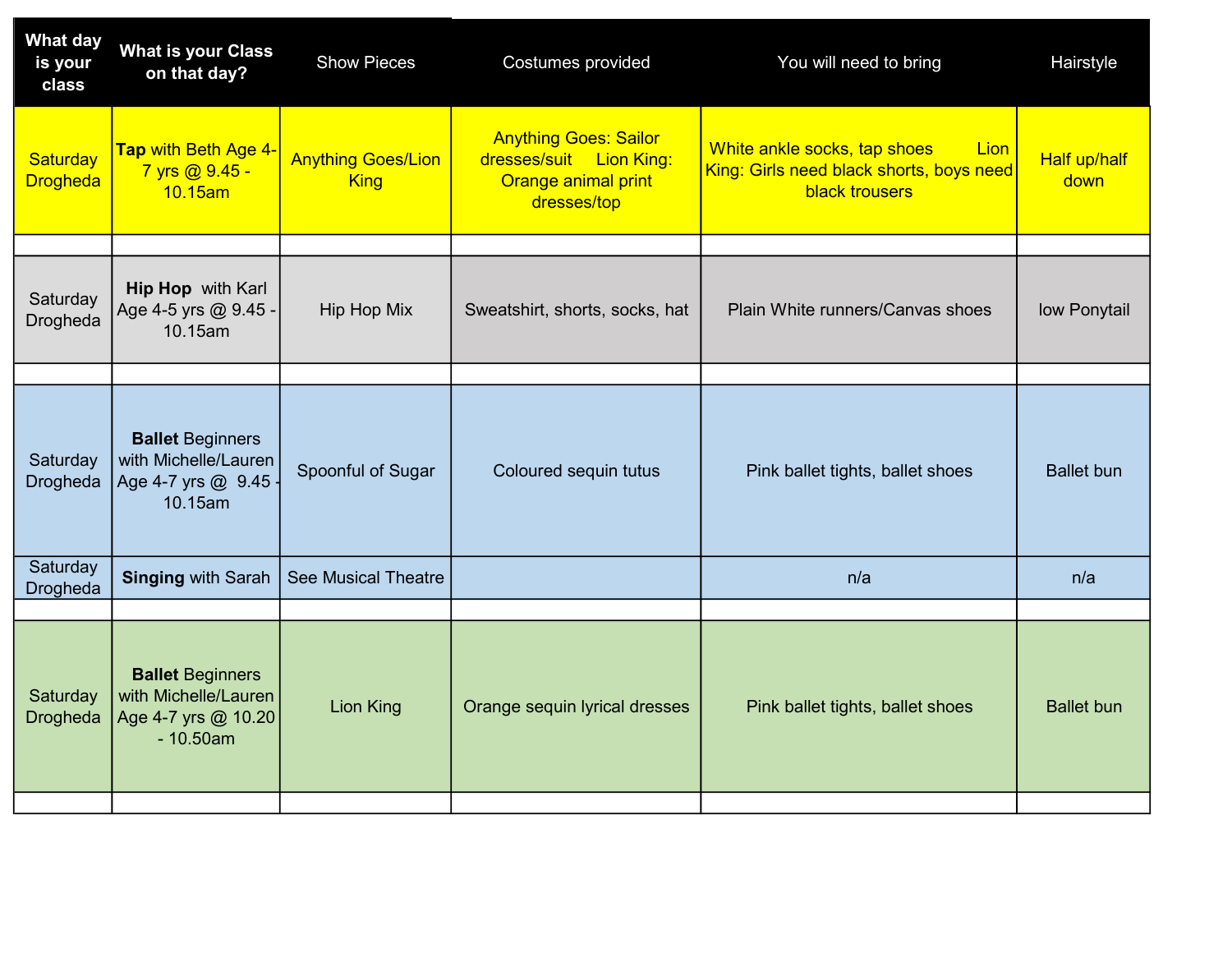| What day<br>is your<br>class | <b>What is your Class</b><br>on that day?                              | <b>Show Pieces</b>                                                | Costumes provided                                                                                  | You will need to bring                                                                       | Hairstyle                   |
|------------------------------|------------------------------------------------------------------------|-------------------------------------------------------------------|----------------------------------------------------------------------------------------------------|----------------------------------------------------------------------------------------------|-----------------------------|
| Saturday<br><b>Drogheda</b>  | <b>Song and Dance</b><br>with Beth Age 4-5<br>yrs @ 10.20 -<br>10.50am | <b>Lion King</b>                                                  | Orange animal print dresses                                                                        | <b>Black shorts, black canvas</b><br>shoes/plimsoles                                         | <b>Half up/half</b><br>down |
|                              |                                                                        |                                                                   |                                                                                                    |                                                                                              |                             |
| Saturday<br><b>Drogheda</b>  | <b>Hip Hop</b> with Karl<br>Age 6-7 yrs @ 10.20<br>$-10.50am$          | <b>Hip Hop Mix</b>                                                | Tshirts & denim shorts & socks                                                                     | <b>White Canvas Shoes/Runners/</b>                                                           | Ponytail                    |
|                              |                                                                        |                                                                   |                                                                                                    |                                                                                              |                             |
| Saturday<br><b>Drogheda</b>  | <b>Song 'n' Dance with</b><br>Beth Age 6-7 yrs @<br>$10.55 - 10.25$    | <b>Lion King</b>                                                  | Girls - Lion Tutus and shorts -<br>Boys lion tops and trousers                                     | Girls: Black shorts, black canvas shoes<br>Boys: Plain black trousers, black canvas<br>shoes | Half up/half<br>down        |
|                              |                                                                        |                                                                   |                                                                                                    |                                                                                              |                             |
| Saturday<br>Drogheda         | <b>Musical Theatre</b><br>with Sarah Age 15+<br>@11am-12pm             | Lion King & Les Mis                                               | As discussed in class                                                                              |                                                                                              |                             |
|                              |                                                                        |                                                                   |                                                                                                    |                                                                                              |                             |
| Saturday<br>Drogheda         | <b>Jazz</b> with Tracey<br>Age 8-11 @ 11am -<br>12pm                   | <b>There's Nothing</b><br>Holding Me Back &<br><b>Be Prepared</b> | There's Nothing Holding Me<br><b>Back: Neon sequin dresses</b><br><b>Be Prepared: Grey dresses</b> | Danskins/tan tights, black jazz shoes,<br>white hotpants, black hotpants,<br>camisole?       | high pony tail              |
|                              |                                                                        |                                                                   |                                                                                                    |                                                                                              |                             |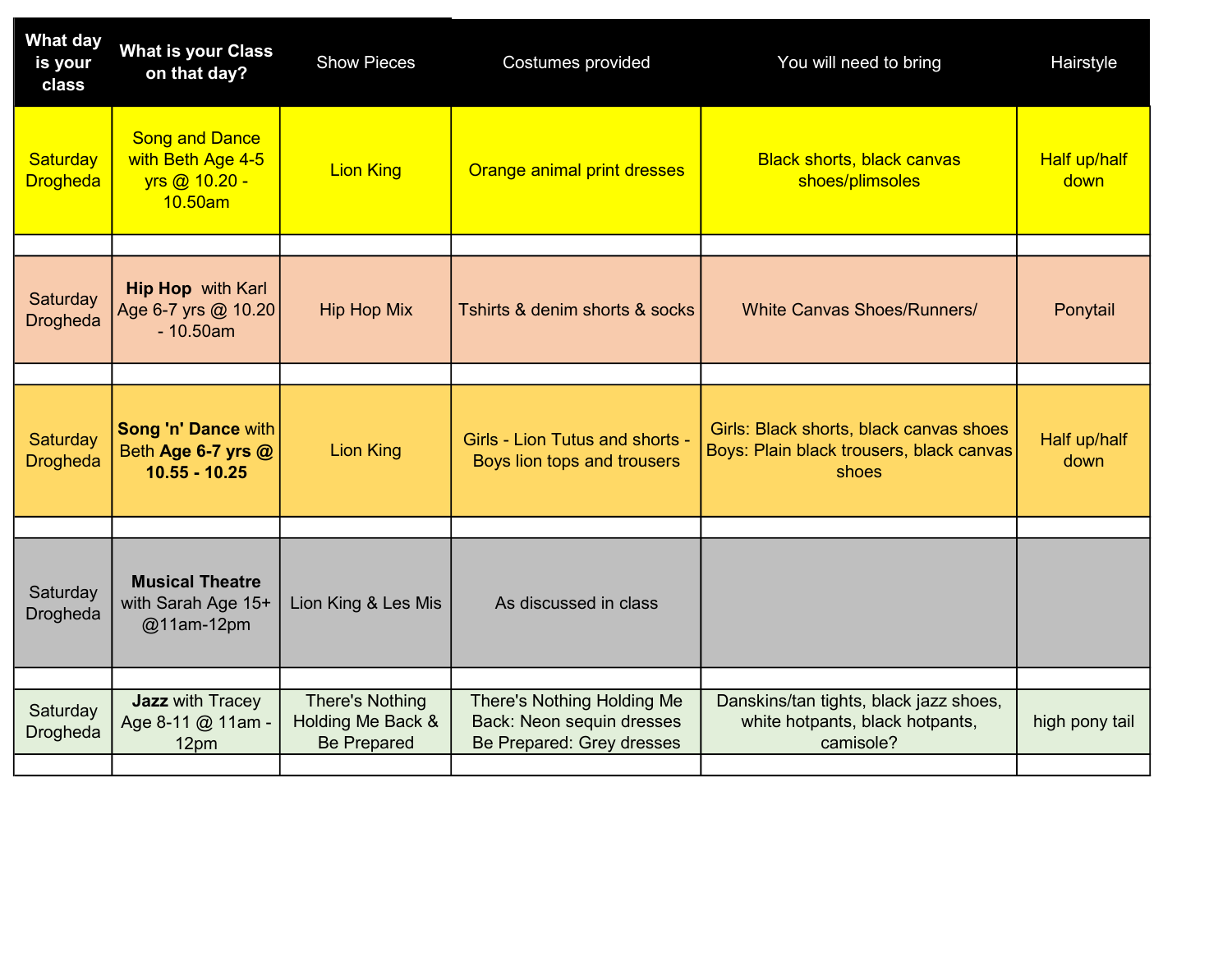| <b>What day</b><br>is your<br>class | <b>What is your Class</b><br>on that day?                     | <b>Show Pieces</b>                                             | Costumes provided                                                                                         | You will need to bring                                                                                                                                                                                                                             | Hairstyle            |
|-------------------------------------|---------------------------------------------------------------|----------------------------------------------------------------|-----------------------------------------------------------------------------------------------------------|----------------------------------------------------------------------------------------------------------------------------------------------------------------------------------------------------------------------------------------------------|----------------------|
| <b>Saturday</b><br><b>Drogheda</b>  | <b>Musical Theatre</b><br>with Beth Age 6-7<br>11.30 - 12pm   | Supercalifragilisticexp<br>ialidocious/Hakuna<br><b>Matata</b> | Supercalifragilisticexpialidociou<br>s: Shirts, waistcoats<br>Hakuna Matata: Animal print<br>dresses/tops | Supercali: Girls will need plain black<br>leggings, everyone will need black<br>canvas shoes<br><b>Hakuna</b><br>Matata: Girls will need plain black<br>hotpants, boys will need plain black<br>trousers, everyone will need black<br>canvas shoes | Half up/half<br>down |
|                                     |                                                               |                                                                |                                                                                                           |                                                                                                                                                                                                                                                    |                      |
| Saturday<br><b>Drogheda</b>         | <b>Show Tap with Beth</b><br>Age 15+ $@$ 12 - 1pm             | Anything Goes & It<br>Don't Mean A Thing                       | Anything Goes: White sailor<br>dresses/suit<br>Ellington: Black piano leotard,<br>black skirt             | Danskins/tan tights, tap shoes, white<br>shorts                                                                                                                                                                                                    | High ponytail        |
|                                     |                                                               |                                                                |                                                                                                           |                                                                                                                                                                                                                                                    |                      |
| Saturday<br><b>Drogheda</b>         | <b>Jazz</b> with Tracey<br>Age 12-14 @ 12 -<br>1pm            | He Lives In You                                                | <b>Unitard</b>                                                                                            | He Lives In You: Danskins/tan tights, tan<br>jazz shoes<br>One<br>Night Only: Danskins/tan tights, tan jazz<br>shoes                                                                                                                               | high pony tail       |
|                                     |                                                               | <b>One Night Only</b>                                          | One Night Only: Rainbow<br>sequin dresses                                                                 | Danskins, tan jazz shoes                                                                                                                                                                                                                           | High ponytail        |
|                                     |                                                               |                                                                |                                                                                                           |                                                                                                                                                                                                                                                    |                      |
| Saturday<br>Drogheda                | <b>Musical Theatre</b><br>with Sarah Age 8 -<br>$11@12 - 1pm$ | Lion King & Les Mis                                            | waistcoats                                                                                                | jungle print costumes Trousers   Long sleeved black or white top - bBlack  <br>canvas shoes or jazz shoes                                                                                                                                          | low pony tail        |
|                                     |                                                               |                                                                |                                                                                                           |                                                                                                                                                                                                                                                    |                      |
| Saturday<br>Drogheda                | <b>Hip Hop</b> with Karl<br>Age 8-11 @ 1-2pm                  | <b>Hip Hop Mix</b>                                             | Tie Dye Tshirts/ White track<br>bottoms for boys                                                          | White canvas shoes or plain White<br><b>Runners</b>                                                                                                                                                                                                | <b>High Ponytail</b> |
|                                     |                                                               |                                                                |                                                                                                           |                                                                                                                                                                                                                                                    |                      |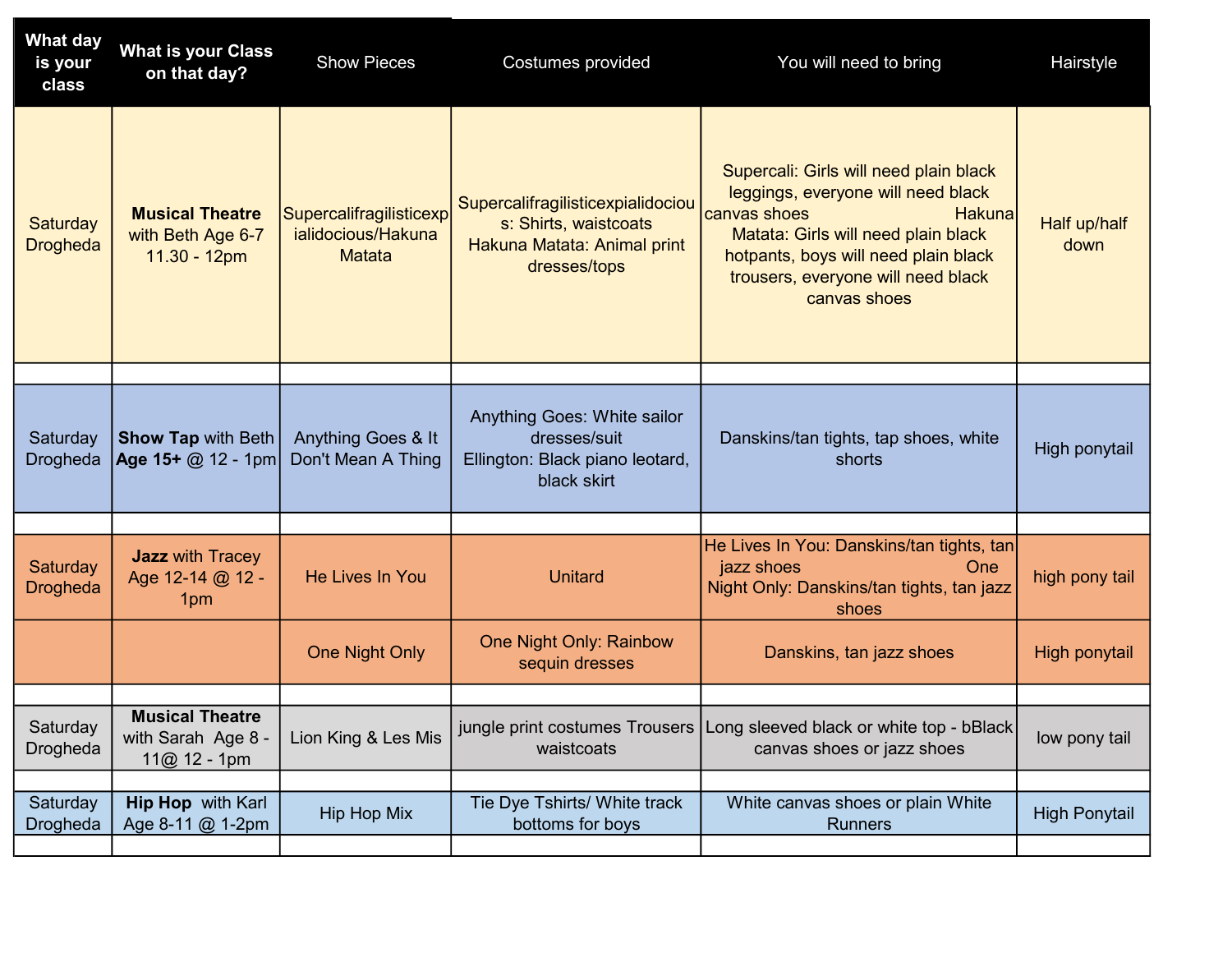| What day<br>is your<br>class | <b>What is your Class</b><br>on that day?                   | <b>Show Pieces</b>                            | Costumes provided                                                                                    | You will need to bring                                                                                               | Hairstyle            |
|------------------------------|-------------------------------------------------------------|-----------------------------------------------|------------------------------------------------------------------------------------------------------|----------------------------------------------------------------------------------------------------------------------|----------------------|
| Saturday<br><b>Drogheda</b>  | <b>Jazz</b> with Tracey<br>Age 15+ @ 1-2pm                  | He Lives In You                               | <b>Dress provided</b>                                                                                | He Lives In You: Danskins/tan tights, tan<br>jazz shoes<br>One<br>Night Only: Danskins/tan tights, tan jazz<br>shoes | High ponytail        |
|                              |                                                             | <b>One Night Only</b>                         | One Night Only: Rainbow<br>sequin dresses                                                            | Danskins, tan jazz shoes                                                                                             | High ponytail        |
|                              |                                                             |                                               |                                                                                                      |                                                                                                                      |                      |
| Saturday<br><b>Drogheda</b>  | <b>Musical Theatre</b><br>with Sarah Age 12 -<br>14 @ 1-2pm | Lion King & Les Mis                           | Jungle costumes varied                                                                               | n/a                                                                                                                  | n/a                  |
|                              |                                                             |                                               |                                                                                                      |                                                                                                                      |                      |
| Saturday<br>Drogheda         | <b>Contemporary with</b><br>Nina Age 15+ @ 2-<br>3pm        | In Too Deep                                   | WE will have selection of white<br>trousers skirts etc.                                              | Any combination of white clothing, bare<br>feet                                                                      | higb ponytail        |
|                              |                                                             |                                               |                                                                                                      |                                                                                                                      |                      |
| Saturday<br><b>Drogheda</b>  | <b>Show Tap with Beth</b><br>Age 12-14 @ 2-3pm              | <b>Anything Goes/It</b><br>Don't Mean A Thing | <b>Anything Goes: White sailor</b><br>dresses/suit<br>Ellington: Black piano leotard,<br>black skirt | Danskins/tan tights, tap shoes, white<br>shorts                                                                      | High ponytail        |
|                              |                                                             |                                               |                                                                                                      |                                                                                                                      |                      |
| Saturday<br><b>Drogheda</b>  | <b>Hip Hop with Karl</b><br>Age 12-14 @ 2-3pm               | James Bond Hip Hop                            | Blazer, Shirt, Bowtie                                                                                | <b>Black Leggings, plain White Runners</b>                                                                           |                      |
|                              |                                                             |                                               |                                                                                                      |                                                                                                                      |                      |
| Saturday<br><b>Drogheda</b>  | <b>Contemporary with</b><br>Nina Age 12-14 @ 3-<br>4pm      | In Too Deep                                   | We will have selection of white<br>trousers skirts etc.                                              | Any combination of white clothing, bare<br>feet                                                                      | high ponytail        |
|                              |                                                             |                                               |                                                                                                      |                                                                                                                      |                      |
| Saturday<br><b>Drogheda</b>  | <b>Hip Hop advanced</b><br>$3-4pm$                          | with Karl Age 13+ @ James Bond Hip Hop        | <b>Blazer, Shirt, Bowtie</b>                                                                         | <b>Black Leggings, plain White Runners</b>                                                                           | n/a                  |
|                              |                                                             |                                               |                                                                                                      |                                                                                                                      |                      |
| Saturday<br><b>Drogheda</b>  | <b>Show Tap with Beth</b><br>Age 8-11 @ 3-4pm               | Friendship                                    | Sailor tops & skirts                                                                                 | Danskins/tan tights, white ankle socks,<br>tap shoes                                                                 | Half up/half<br>down |
|                              |                                                             |                                               |                                                                                                      |                                                                                                                      |                      |